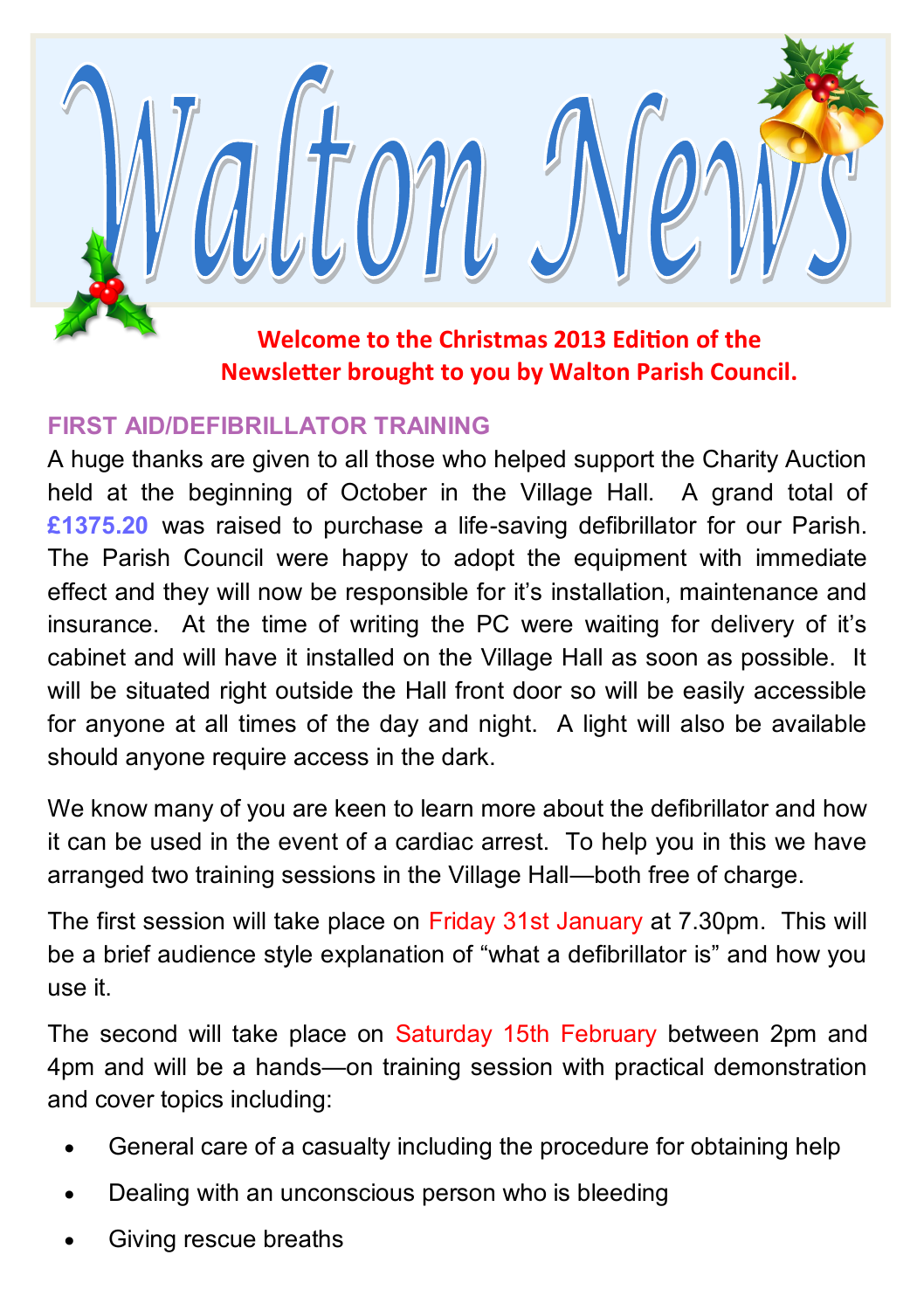- Performing cardiopulmonary resuscitation (CPR)
- Dealing with choking and dealing with serious bleeding
- Dealing with a suspected heart attack casualty
- **Defibrillator Awareness**

Places on both sessions must be pre-booked as there are maximum numbers allowed. To **book your place** please ring Sarah on 2769 or email clerk@waltonparish.co.uk. One or both sessions will be cancelled if we do not reach the minimum number of participants needed.

# **VILLAGE HALL**

John, Mel and James are delighted to announce two new members have recently joined the Village Hall Management Committee. Emma Brocklebank and Mark Ashton have joined the team to help manage and run the Village Hall.



Emma has also taken over the role of **Bookings Secretary** so please get in touch with Emma if you wish to book the Village Hall for any of your events. She can be contacted on 45409 or you can email her at

emma@waltonparish.co.uk.

In other news from the Village Hall, the boiler has now been installed so we have heating again and the roof repairs are almost complete as we go to print. Unfortunately, due to the delays in securing funding, extensive damage to the gents toilet ceiling occurred because of the leaky roof—this is being looked at and work should be undertaken soon to get it rectified. The vacuum cleaner has unfortunately also recently broken and funds are being secured to replace this too!

# **PRECEPT**

At the November Parish Council meeting, it was agreed to increase the precept by two percent. This is equivalent to £99 over the whole parish for the year. Costs as ever continue to increase and the Council has recently lost thirty percent of one stream of it's funding and the recycling payments we used to receive have also now been abolished. This small increase will help us continue to balance our finances whilst support our community facilities and meeting our many necessary costs.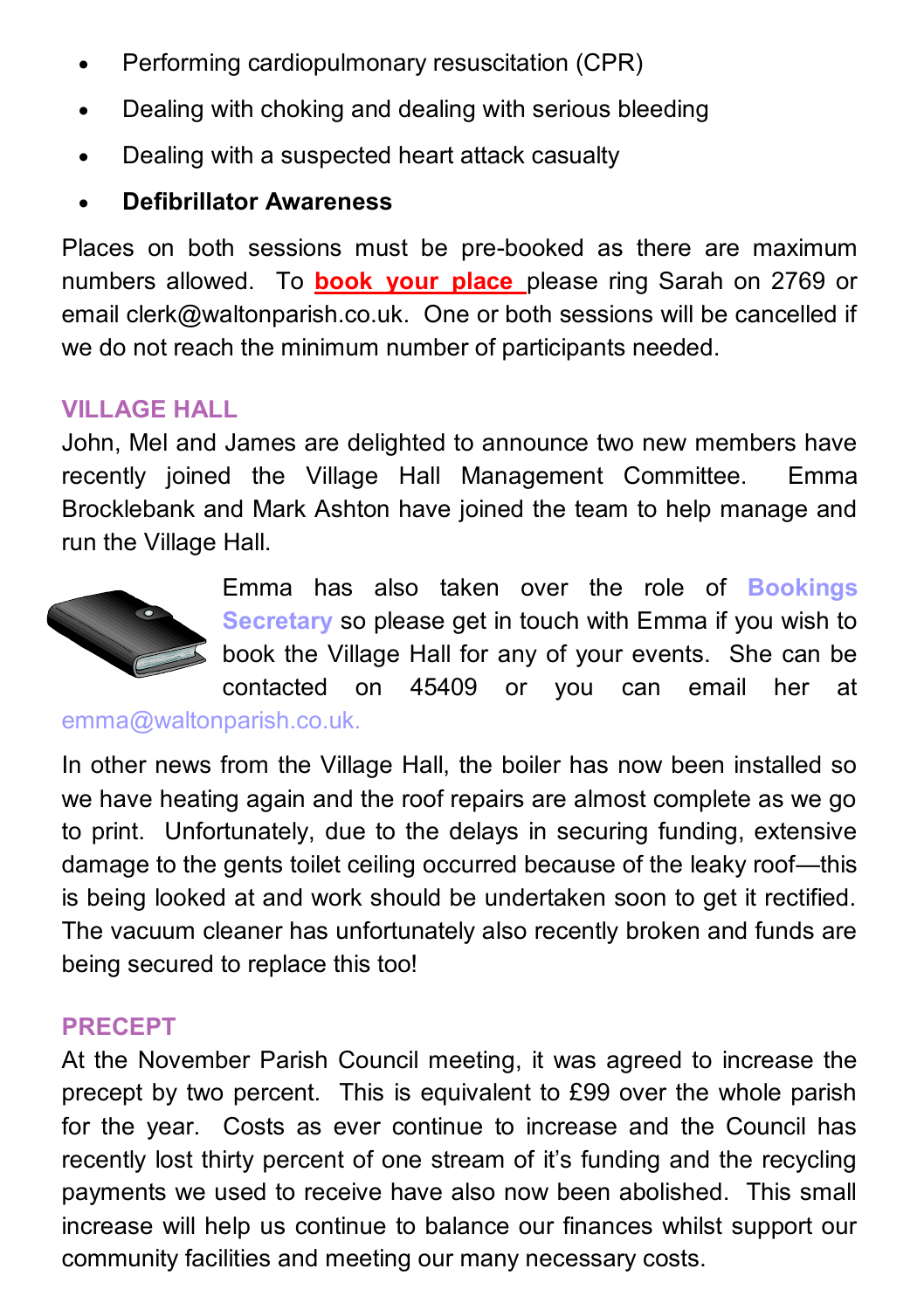### **COUNTING THE BIRDS THAT ARE COUNTING ON YOU**

It will be all eyes to the skies on Saturday,  $25<sup>th</sup>$  and Sunday,  $26<sup>th</sup>$  January 2014, as the nation takes part in the RSPB's annual Big Garden Birdwatch. The activity is the biggest garden wildlife survey in the world and last year almost 600,000 people counted the birds in their garden.

Big Garden Birdwatch, which has been running for 35 years, provides the RSPB with masses of information about changes in numbers of garden birds in winter, and helps to alert conservationists to significant declines in UK garden species such as house sparrows and starlings. And this year, for the first time, we need you to log some of the other wildlife you see in your garden too.



We want to know whether you ever see deer, squirrels, badgers, hedgehogs, frogs and toads in your gardens, to help build an overall picture of how important our gardens are for giving all types of wildlife a home.

Doing the Big Garden Birdwatch is fun and easy, and you

don't even need to leave the comfort of your own home. To take part, spend just one hour at any time over the Big Garden Birdwatch weekend noting the highest number of each species seen in your garden or local outside space at any one time. You then simply submit your results to the RSPB, either online at [www.rspb.org.uk/birdwatch](http://www.rspb.org.uk/birdwatch) or in the post.

#### **BRAMPTON CHOIR CONCERT**

Brampton and District Choir are holding their Christmas concert on Friday 13th December at 7.30pm at William Howard School. Tickets are priced at £5 (under 12's free) and are available from Cumberland Building



Society, Front Street, Brampton; Choir Members; on the door or by email to secretary@bramptonanddistrictchoir.com

# **YOUR ADVERT COULD APPEAR HERE!**

If you would like to advertise in the Walton News please contact Sarah on 016977 2769 for further information. We print our newsletter four times per year and we hand deliver to every household in Walton so could make the perfect advertising medium to promote your business or event.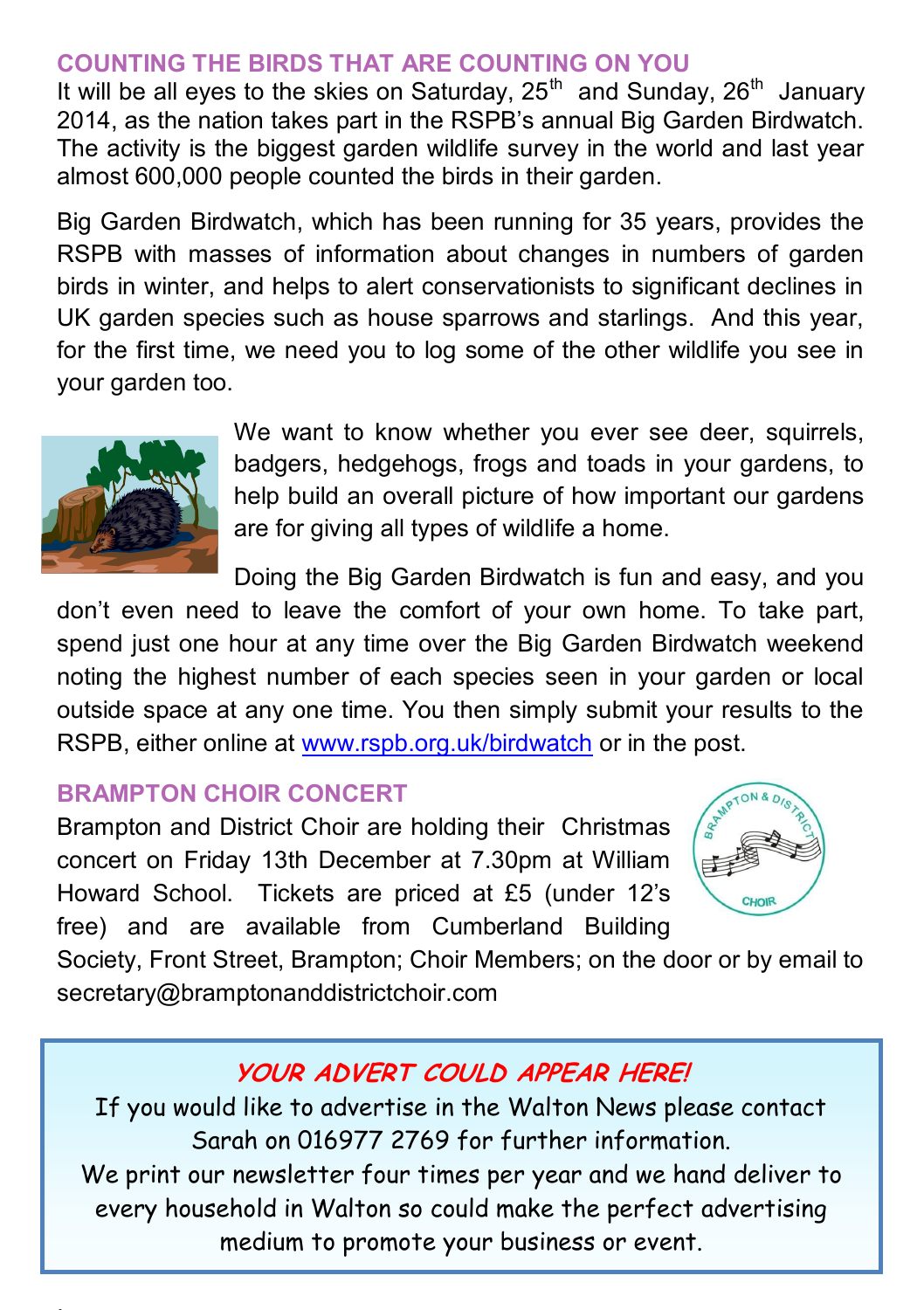# **SOCIAL COMMITTEE NEWS ANNUAL NATIVITY & TEA – SUNDAY 15TH DECEMBER**  4pm-6pm **NEW YEARS EVE PARTY – TUESDAY 31ST DECEMBER** Bring & Share supper 8pm – 1am **All events organised by Walton Social Committee are in aid of the upkeep and repairs to Walton Village Hall**

#### **CUMBRIA AFFORDABLE WARMTH PROJECT**

For some parishioners on eligible benefits, there is funding currently available for various energy measures including heating repairs, replacement boilers, draft proofing and insulation. For more information and to check if your benefits qualify you please telephone Tom Barlow on 01228 817239 or visit www.cumbriawarmhomes.org.uk.

**Carlisle and District** 

### **CHILDREN'S PLAY SCHEME**

Nineteen local children attended a play day in the Village Hall on 31st October. Some arrived in Supersiand Physical Activity Alliance Foundation

spooky Halloween costumes and fun was had by all with face painting and games throughout the day. The scheme was delivered by the Cumbrian Sports and Physical Activity Alliance Foundation with funding from Walton Play Area Group. Further days, possibly in Easter or Summer holidays, are planned.

### **CHRISTMAS FAIR**

Thank you to everyone who attended the Christmas Fair, there were yet again some lovely stalls from Suziebou, Simply Gorgeous gifts, Phenoix Cards & Susan Fisher. A fantastic £500 was raised for Cancer Research UK and a great day was had by all.

**Sid Bowman** represents our Parish at Carlisle City Council. If you have a City Council related issue which you wish to raise, he can be contacted at: **01228 561185 or SydB@carlisle.gov.uk**

**John Mallinson** is your local County Councillor. If you have a County Council related issue which you wish to raise he can be contacted at:

# **01228 533746 or john.mallinson@cumbria.gov.uk**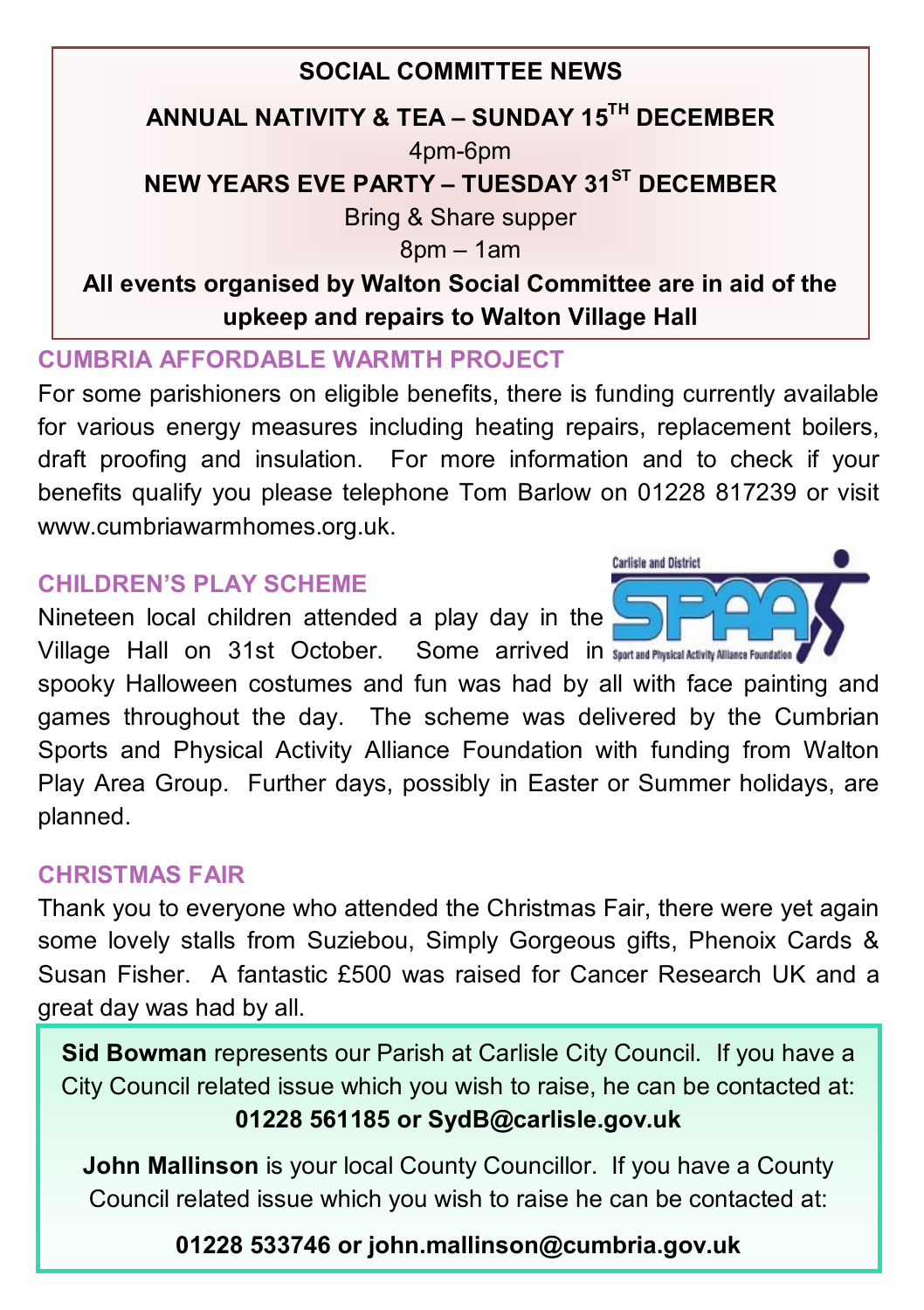#### **PARISH COUNCIL MEETINGS**

The dates for our Parish Council meetings in 2014 are set to take place as follows:

# **Monday 13 January 2014 Monday 10 March 2014 Monday 12 May 2014 (preceded by Annual Parish Meeting for all electors at 7pm) Monday 14 July 2014 Monday 8 September 2014 Monday 10 November 2014**

Please do bear in mind that we sometimes need to change the date due to unforeseen circumstances but we always post the official notice of the meeting date on the noticeboard and website three clear working days in advance. Additional meetings are also called when necessary for urgent business, such as planning applications.

### **CONTACTING US**

Your Councillors like to make themselves as accessible as possible to you and you are able to get in touch with us via post, telephone, in person, via email or even Facebook and twitter! We do however ask that you respect the fact that Councillors undertake this work voluntarily and have work commitments and families too—so please do avoid calling them at unsocial hours (such as evenings and weekends) where possible and where the situation is not an emergency.

Similarly, the Clerk is employed for only four hours per week. When telephoning or emailing she does try to respond to you as soon as possible but with limited working hours please bear in mind this may not be immediately. Responses to any queries will normally be confined to weekdays between 9am and 3pm if the situation is not urgent.<br>SEASONS GREETINGS<br>The Chairman Councillors 50 15

#### **SEASONS GREETINGS**

The Chairman, Councillors and Parish Clerk would like to take this opportunity to wish you all a very Merry Christmas and a happy, healthy and prosperous New Year. We look forward to working with you in 2014!

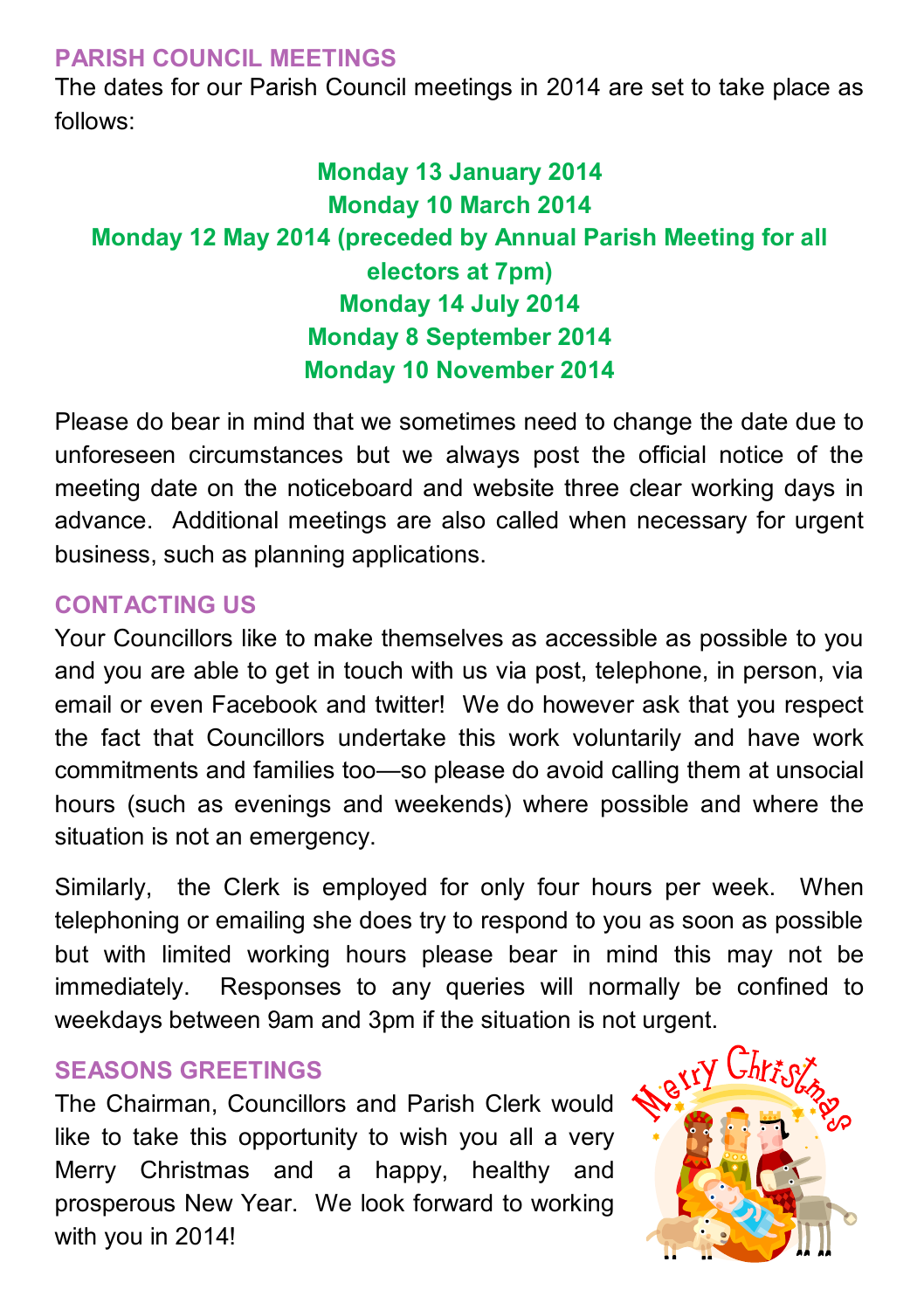# **PLEASE HELP YOUR NATIVE REDS AND SAVE THEM FROM EXTINCTION**

The Red Squirrel is the UK's only native squirrel and needs your help now to prevent them from becoming locally extinct. They are under constant threat from the grey squirrel, an introduction from North America that out-compete them for food and carry the awful Squirrel Pox Virus Disease (SQPVD) that they are immune to, but when passed on to a red squirrel causes their very sad painful death, usually within 15 days from onset. At the moment the only way to save your reds is to control the increasing numbers of grey squirrels in your area.

Brampton & District Red Squirrel Group is a non-funded group of volunteers working within your area to promote the preservation of the red squirrel population for the public benefit and protect these wonderful creatures from extinction but, **We need donations to help us;**

- Buy feeders & feed for monitoring reds
- Fund blood sampling for research into SQPVD
- Fund educational & promotional material
- Fund on-going awareness campaigns
- Buy traps & feed for grey squirrel control

If you would like to support the group, cheques



should be made payable to Brampton & District Red Squirrel Group and sent to Julie Bailey, B&DRSG Volunteer Secretary at Woodside, Armathwaite, Cumbria, CA4 9SX. We also urgently need more volunteers, especially at ground level, to undertake trap control. If you are interested please contact us on **07968 576455** or by e-mail to **[j.bailey203@btinternet.com](mailto:j.bailey203@btinternet.com)**. *You can also help by reporting all sightings of squirrels (grey or red) to the above contacts.*

#### **BUY WITH CONFIDENCE SCHEME**

Businesses in the parish are being made aware of a local Trading Standards Scheme with the aim of approving traders so consumers can choose an assured business or service. More information can be found at www.buywithconfidence.gov.uk

### **CUMBRIA COUNTY COUNCIL BUDGET CONSULTATION**

Time is still available to have your say on the County Council's budget proposals for 2014/15. Go to www.cumbria.gov.uk/ourfuture before 20th January to submit your views.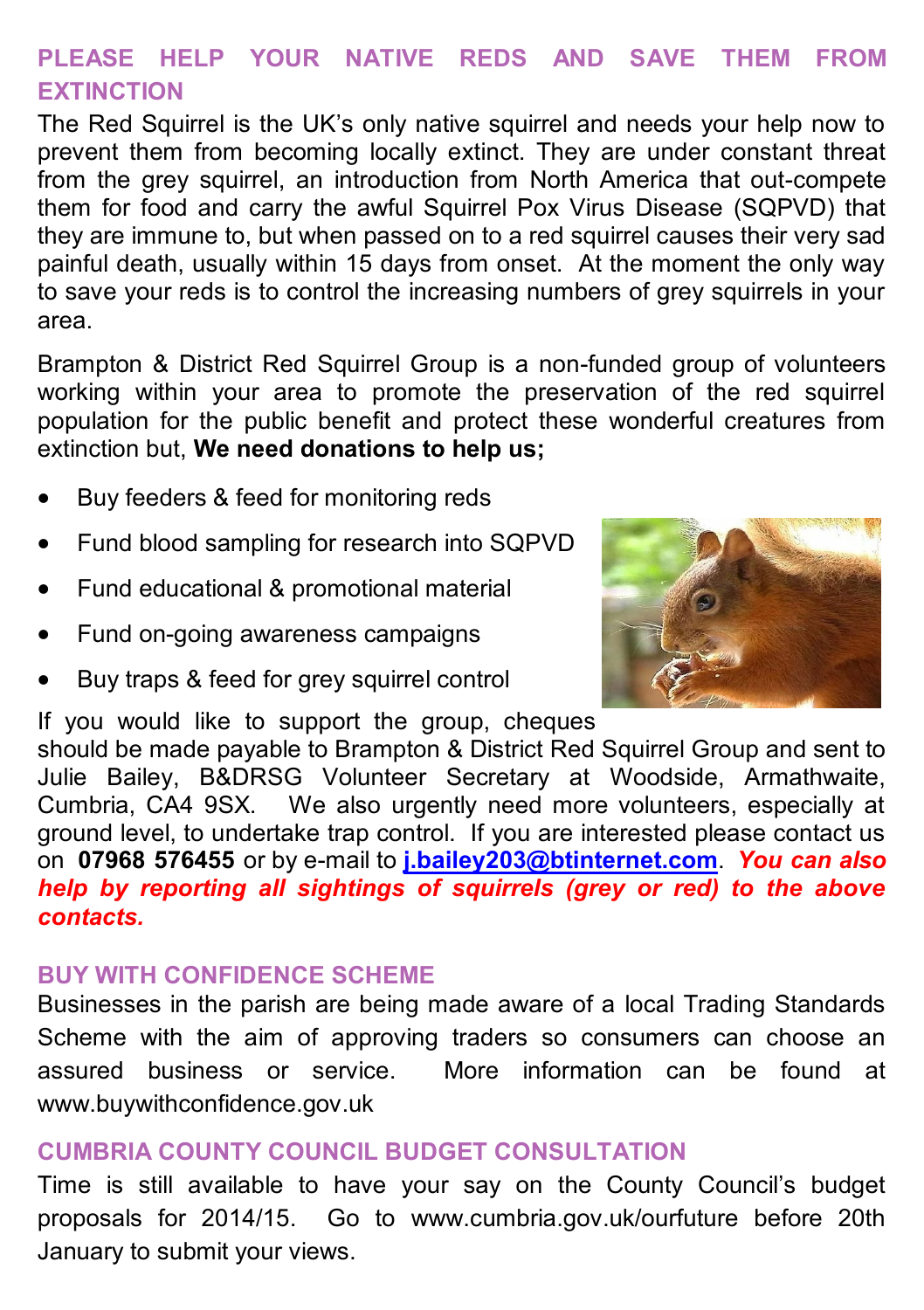#### **SPEEDING IN VILLAGE**

The Parish Council are asked regularly to look at vehicles speeding through the Village. Unfortunately, when the police were asked to monitor the speeds a few years ago, the average speed was only 28mph alongside Wilson Homes and 23mph beside the Village Hall. Police can only prosecute speeding motorists when they reach speeds of 34mph or above so you can see that we are a little stuck with moving the perceived problem forward . We are currently working with the CRASH North group who take a multiagency approach to speeding concerns to see if there are any measures that can be implemented, including increased signage.

We are also aware that Brampton Police have recently conducted a **Restorative Justice Speeding** initiative in the village of Heads Nook. This was due to an increase in complaints from residents regarding the speed of vehicles passing through the village. This initiative is used as an alternative to prosecution to try and get people to firstly identify why they speed and secondly both the direct and indirect effects their speeding has on others. If that can be accomplished then it is hoped they may refrain from speeding in the future. The officers were assisted by a local man from Heads Nook, Mr Steve Griffiths. Mr Griffiths sat with the officers during the morning and spoke to the drivers who had been caught speeding . He explained what effect their speeding had on him, the village and the local community. This initiative was offered to any driver exceeding the speed limit between 34 to 42 mph, any speed higher than 42mph cannot be dealt with under the initiative and offenders will be summons to court. In total 8 speeding drivers were stopped, of which 3 were warned, 5 took part in the initiative. No one elected court proceedings!.

Brampton Police would like to carry out more of the Restorative Speeding initiatives in other villages (only those with a speed restriction in force). For it to work it is paramount that someone who has been effected by speed is included in the process, so whether you are a dog walker, parent of small children, horse rider



etc. and feel that you have been or are **adversely effected in your day to day life by speeding vehicles and would like to take part** in such an initiative please contact Brampton station PC 1012 Anita Owen or PS 1007 Sue Jamieson on 101 ext 53208.